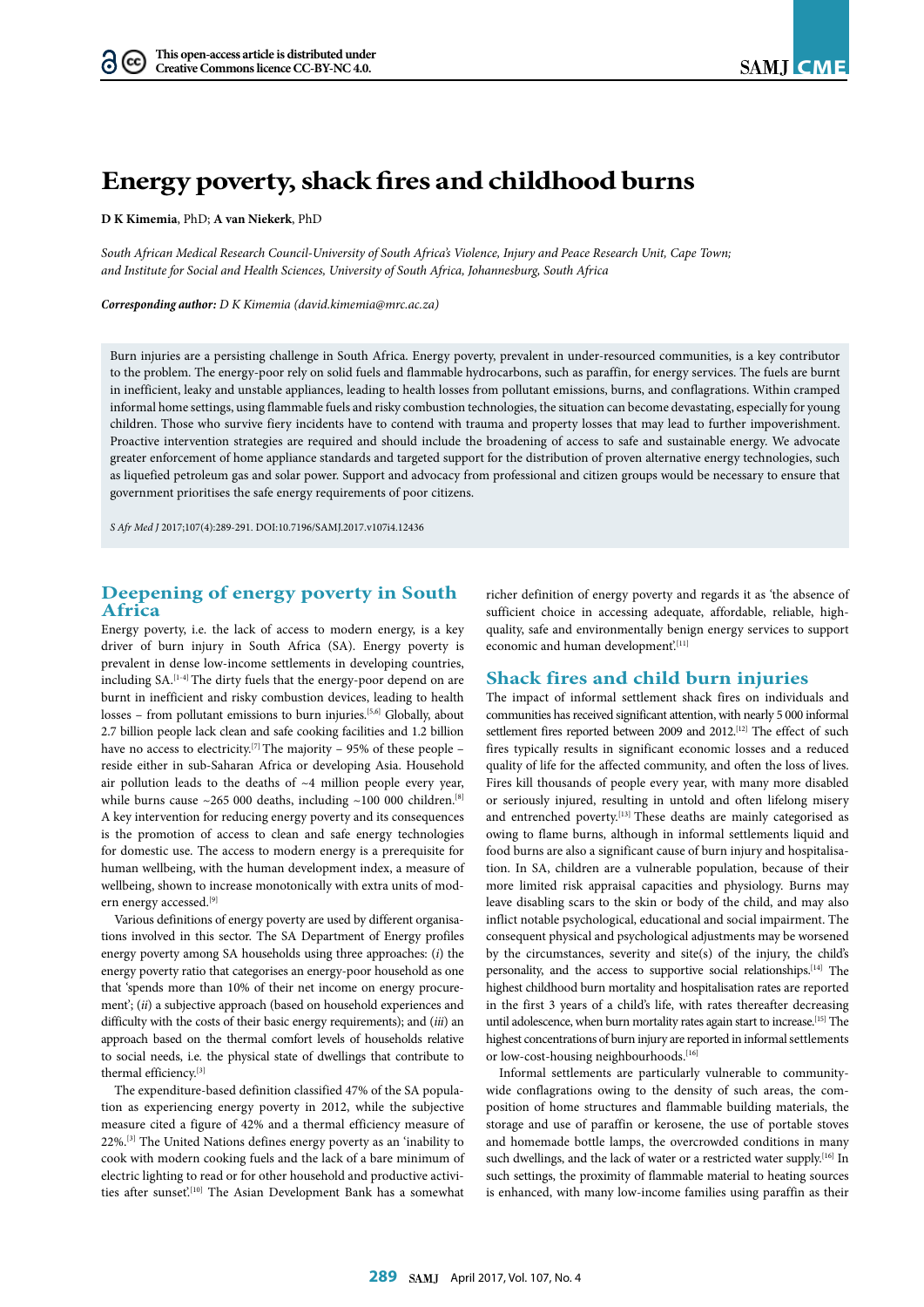# **CME**<br>SAM.I

|                      |                                                   |             | Table 1. Values and rank scores for key stove and fuel attributes                                                      |           |            |              | Average attribute values and rankings* |            |               |                        |                   |              |
|----------------------|---------------------------------------------------|-------------|------------------------------------------------------------------------------------------------------------------------|-----------|------------|--------------|----------------------------------------|------------|---------------|------------------------|-------------------|--------------|
|                      |                                                   |             |                                                                                                                        |           |            |              |                                        |            |               |                        |                   | Total rank   |
|                      | ဒ                                                 |             |                                                                                                                        |           |            |              |                                        |            | Fuel          | Temperature Mechanical |                   | scores,      |
|                      | emissions,                                        | Fire power, | Energy                                                                                                                 | Toxicity, | Fuel cost, | Stove price, | Controllability, Durability,           |            | availability, | of touchable           | stability         | maximum      |
| <b>Stove</b>         | g/m                                               | kW          | efficiency, %                                                                                                          | $mg/m^3$  | USD/m      | USD          | rank score                             | rank score | rank score    | parts, C               | angle, $\theta$ ° | possible: 44 |
| Kerosene             | 1.20(4)                                           | 1.29(2)     | 44(3)                                                                                                                  | 150 (0)   | 0.04(3)    | 6.0(4)       |                                        |            |               | 73(0)                  | 20(4)             | 27           |
| Methanol             | 0.72(4)                                           | 1.03(1)     | 70(4)                                                                                                                  | 260 (     | 0.11(0)    | 8.3(4)       |                                        |            |               | 40(4)                  | 20(4)             | 25           |
| Ethanol gel 1.29 (4) |                                                   | 0.83(0)     | 45 (4)                                                                                                                 | 1900(2)   | 0.15(0)    | 9.0(4)       |                                        |            |               | 38(4)                  | $\frac{8(0)}{2}$  | 24           |
| LPG                  | 0.01(4)                                           | 1.85(4)     | 60(4)                                                                                                                  | 1800(2)   | 0.06(2)    | 79.0 (0)     |                                        |            |               | 42(4)                  | 20(4)             | 34           |
|                      | From Kimemia D and Van Niekerk A. <sup>[20]</sup> |             | $*$ Rank scores (in parentheses) signify the level of improvement: 0 = poor; 1 = fair; 2 = good; 3 = better; 4 = best. |           |            |              |                                        |            |               |                        |                   |              |



*Fig 1. (A) New paraffin stove – note the fuel leak. (B) In-use stove, with a damaged self-extinguishing mechanism and flame snuffer.*

main fuel source owing to its lower cost and ease of accessibility.<sup>[17]</sup> The use of unsafe energy sources and the unsafe handling of these appliances may cause a fire or burn injury. These dangerous practices include, for example, the lighting of matches before turning on an appliance, or leaving pot handles to face outward on the stove while in use.

While paraffin stoves, wood, and candles have been implicated in most flame burn injuries, electricity is associated with the bulk of liquid and food burns. Therefore, even clean energy sources must be accompanied by safe conversion technology and awareness education on its safe uses and the emergency responses. However, despite the prioritisation of electrification in SA, it is anticipated that low-income families will continue to rely on paraffin stoves for cooking and heating tasks, because of the cost of both electricity and safe essential electrical appliances.<sup>[18]</sup>

## **Paraffin appliances failures: Towards alternative energy**

The most hazardous of common energy appliances in use in SA is the nonpressure paraffin stove, which is also the main cause of fires and burn injuries. The SA Bureau of Standards (SABS) in 2006 enacted a national standard for non-pressure paraffin stoves and heaters (SANS1906:2012 Ed 3.1), which was subsequently declared a compulsory specification.<sup>[19]</sup> The compulsory specification notice declares that 'the

homologation granted in respect of an appliance type pursuant to the Specification may be withdrawn if the requirements in the Specification have not been maintained.[19] Since then, a few wick-type paraffin stoves have been approved for manufacturing and distribution in SA. However, although these stoves may carry the SABS mark of approval, designating them as safe for domestic use, their design is reported as wanting in terms of stability, fuel leaks, flame control and general quality.<sup>[20]</sup> Despite these concerns, such stoves continue to be manufactured and distributed with an SABS stamp.

A key requirement of SANS1906:2012 Ed 3.1 is for approved stove designs to have a self-extinguishing mechanism, which ensures that the flame is extinguished if the appliance is tilted beyond the stability limit. Although the culprit stove designs do have such a mechanism in place, it is prone to malfunction and failure within a few days to weeks of use. The reservoir tank for approved stoves is meant to be leak proof; however, recent characterisations of in-use stoves show that leaks are commonplace, even in a new, outof-the-box stove (Fig. 1).<sup>[20]</sup> The requirement to have a steady, non-stuttering flame and sturdy construction is equally not adhered to, as shown in recent laboratory tests. These shortcomings added to overall poor construction, and short durability makes these types of stove a 'time bomb'.<sup>[21]</sup> With regard to safety, the energy-poor are exposed to harm on a continuing basis despite the paraffin stove standard and a national statutory regulator.

The technology for energy services that can provide cooked food, comfortable indoor